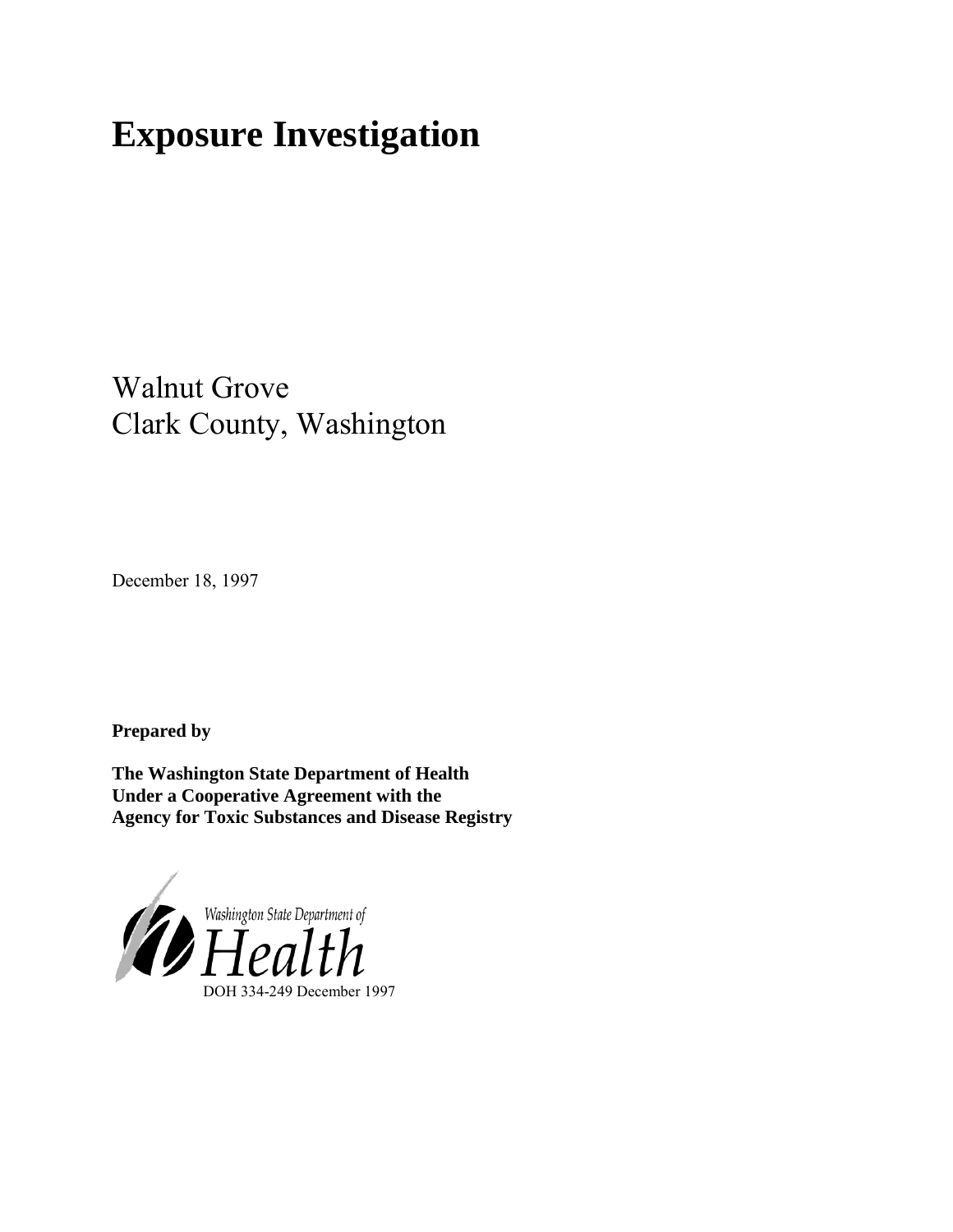**Evaluation of Potential Health Risk Associated with Exposure to Heavy Metals and Petroleum Hydrocarbons in Soil and Drinking Water**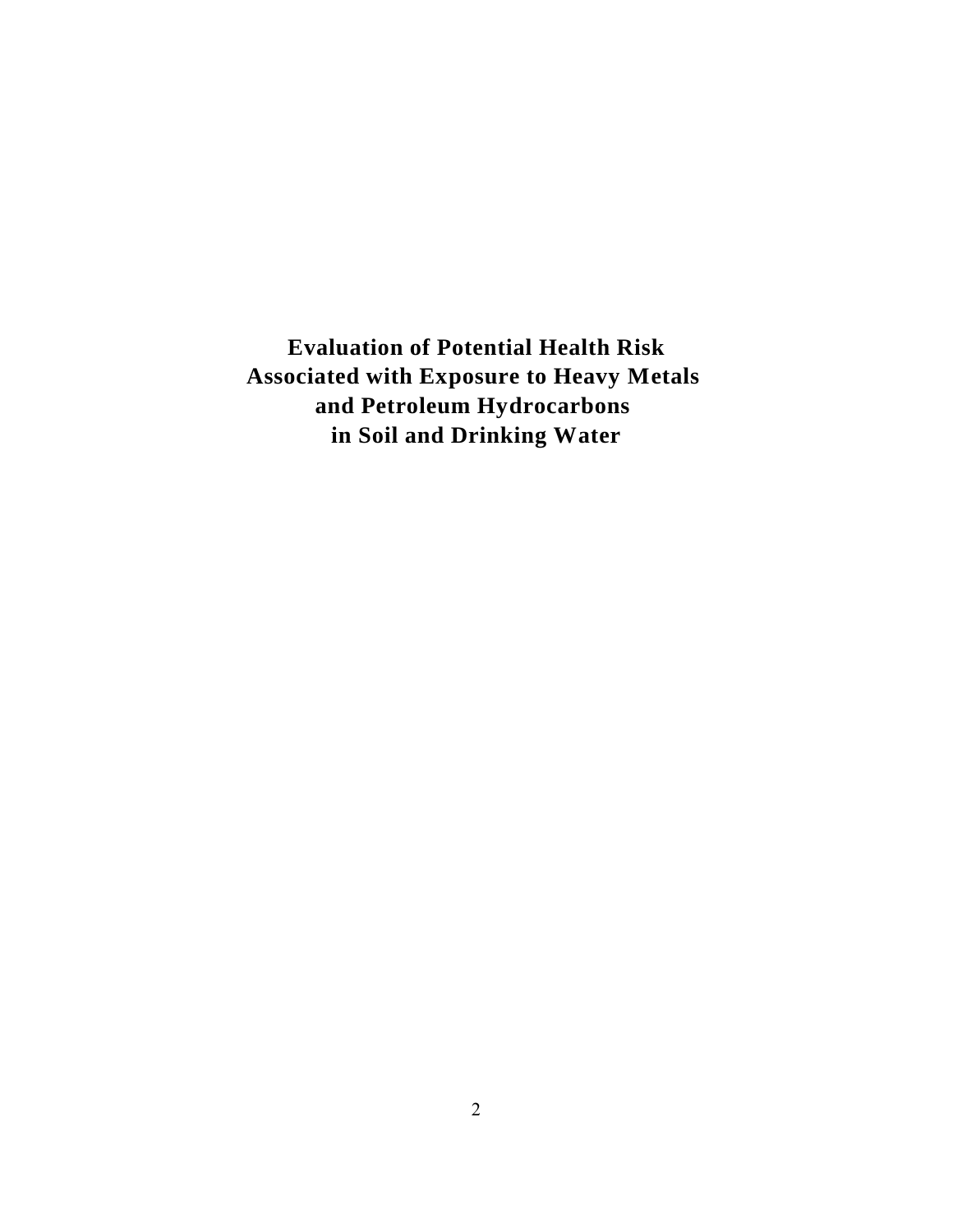# **FOREWORD**

The Washington State Department of Health has prepared this exposure investigation report under cooperative agreement with the Agency for Toxic Substances and Disease Registry (ATSDR), an agency of the U.S. Public Health Service. The goal of Washington State Department of Health and ATSDR is to identify and mitigate adverse human health effects resulting from exposure to hazardous substances in the environment. This report was prepared in accordance with methodologies and guidelines developed by ATSDR.

Exposure investigations are conducted to better characterize past, current, and potential future human exposures to hazardous substances in the environment and to more thoroughly evaluate existing and potential health effects related to those exposures. Three primary methods are used to collect information during an exposure investigation: (1) Biomedical testing, such as the collection of blood or urine samples, to provide information on current (and sometimes past) exposures to a contaminant, (2) Environmental testing, such as the collection of soil, water, air, or dust, to help determine possible exposure sources, and (3) Exposure-dose reconstruction which utilizes environmental sampling information and computer models to estimate the contaminant levels that people may have been exposed to in the past or may be exposed to in the future.

For additional information regarding this exposure investigation report, contact:

Steve Matthews, Public Health Advisor Washington State Department of Health Office of Toxic Substances P.O. Box 47846 Olympia, WA 98504-7846 Toll Free: 1-877-485-7316 Website: www.doh.wa.gov/consults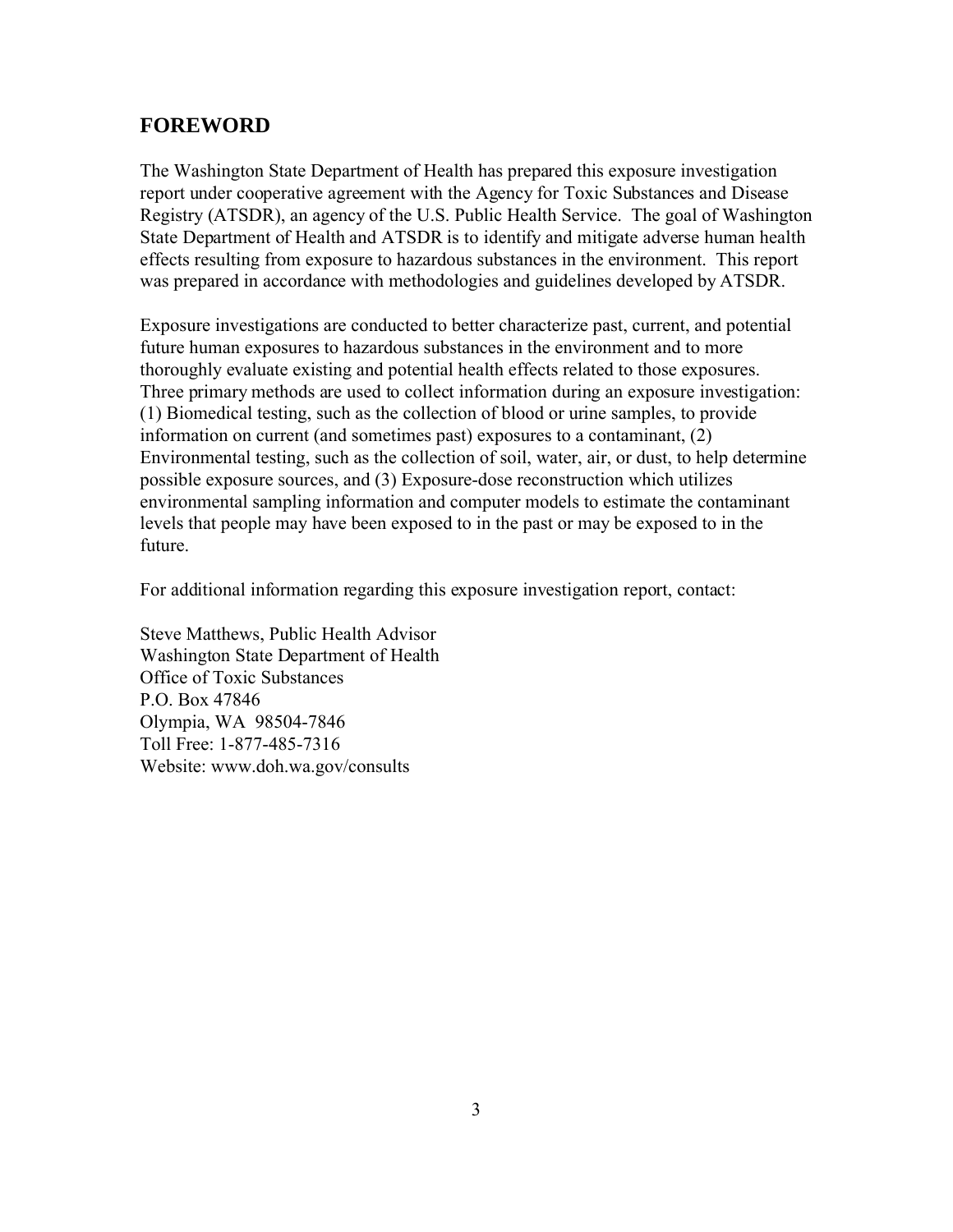## **LIST OF ACRONYMS**

| <b>ATSDR</b> | Agency for Toxic Substances and Disease Registry    |
|--------------|-----------------------------------------------------|
| <b>DOH</b>   | Washington State Department of Health               |
| EI           | <b>Exposure Investigation</b>                       |
| EMEG         | <b>Environmental Media Evaluation Guide (ATSDR)</b> |
| EPA          | <b>Environmental Protection Agency</b>              |
| EQL          | <b>Estimated quantitation limits</b>                |
| <b>HCID</b>  | Hydrocarbon identification scan                     |
| <b>IOCs</b>  | Inorganic compounds                                 |
| <b>LTHA</b>  | Lifetime Health Advisory for Drinking Water (EPA)   |
| <b>MCL</b>   | Maximum Contaminant Level (EPA)                     |
| <b>MCLG</b>  | Maximum Contaminant Level Goal (EPA)                |
| <b>MDL</b>   | <b>Method Detection Limit</b>                       |
| <b>MRL</b>   | <b>Method Reporting Limit</b>                       |
| <b>MTCA</b>  | Model Toxics Control Act (Ecology)                  |
| <b>OTS</b>   | Office of Toxic Substances (DOH)                    |
| <b>PCBs</b>  | Polychlorinated biphenyls                           |
| ppm          | Parts per million                                   |
| ppb          | Parts per billion                                   |
| <b>PAH</b>   | Polycyclic aromatic hydrocarbons                    |
| <b>RMEG</b>  | Reference Dose Media Evaluation Guide               |
| <b>SHA</b>   | <b>Site Hazard Assessment</b>                       |
| <b>SOC</b>   | Synthetic organic compounds                         |
| <b>SWWHD</b> | Southwest Washington Health District                |
| <b>TPH</b>   | Total petroleum hydrocarbons                        |
| <b>VOCs</b>  | Volatile organic compounds                          |
| <b>WAC</b>   | Washington Administrative Code                      |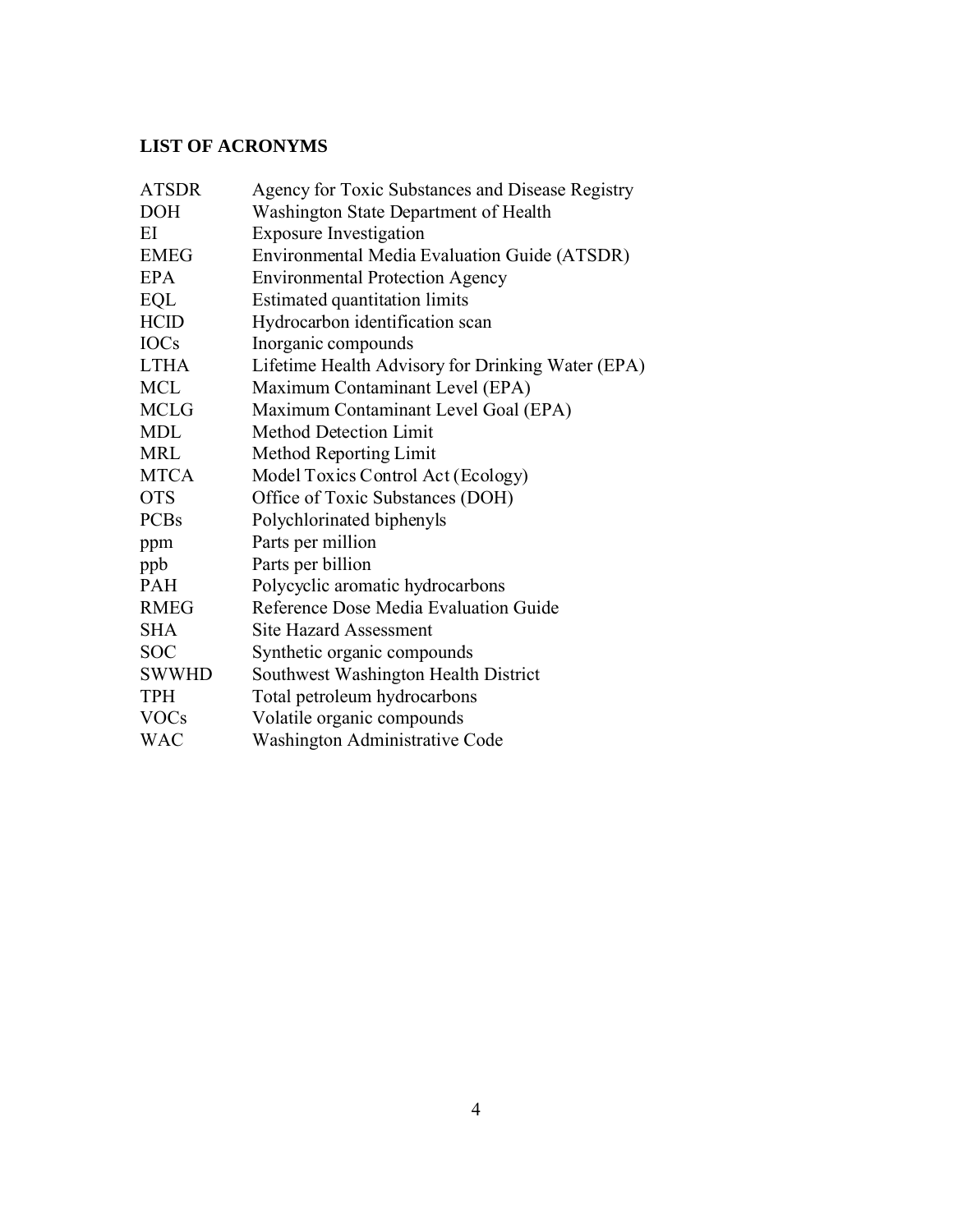## **LIST OF DEFINITIONS**

**PQL:** Practical Quantitation Limit is the lowest level that can be reliably achieved within specified limits of precision and accuracy during routine laboratory operating conditions.

**MRL:** Method Reporting Limit is the lab's minimum concentration a compound can be measured and reported with 99% confidence that the compound concentration is greater then zero.

**EQL:** Estimated Quantitation Limits are highly matrix dependent. The quantitation units listed are provided for guidance and may not always be achievable.

**EMEG:** ATSDR's Environmental Media Evaluation Guide. A concentration in air, soil, or water (or other environmental medium), which is derived from ATSDR's MRL, and below which adverse non-cancer health effects are not expected to occur. Separate EMEGs can be derived to account for acute, intermediate, or chronic exposure duration's.

**RMEG:** ATSDR's Reference Dose Media Evaluation Guide. A concentration in air, soil, or water (or other environmental medium), which is derived from EPA's RfD, and below which adverse non-cancer health effects are expected to occur to people. RMEGs account only for chronic exposure. The units for an RMEG can be in any units appropriate for a concentration (e.g., mg/kg, ug/L, ppm, ug/m<sup>3</sup>).

**CREG:** ATSDR's Cancer Risk Evaluation Guide. A concentration in air, water, or soil (or other environmental media), which is derived from EPA's cancer slope factor and carcinogenic risk of 10E-6 for oral exposure. It is the concentration in an environmental media at which the risk for excess cancer is one in one million for a reasonable maximum exposure.

**LOAEL:** Lowest Observed Adverse Effect Level. LOAEL's have been classified into "less serious" or "serious" effects. In dose-response experiments, the lowest exposure level at which there are statistically or biologically significant increases in the frequency or severity of adverse effects between the exposed population and its appropriate control.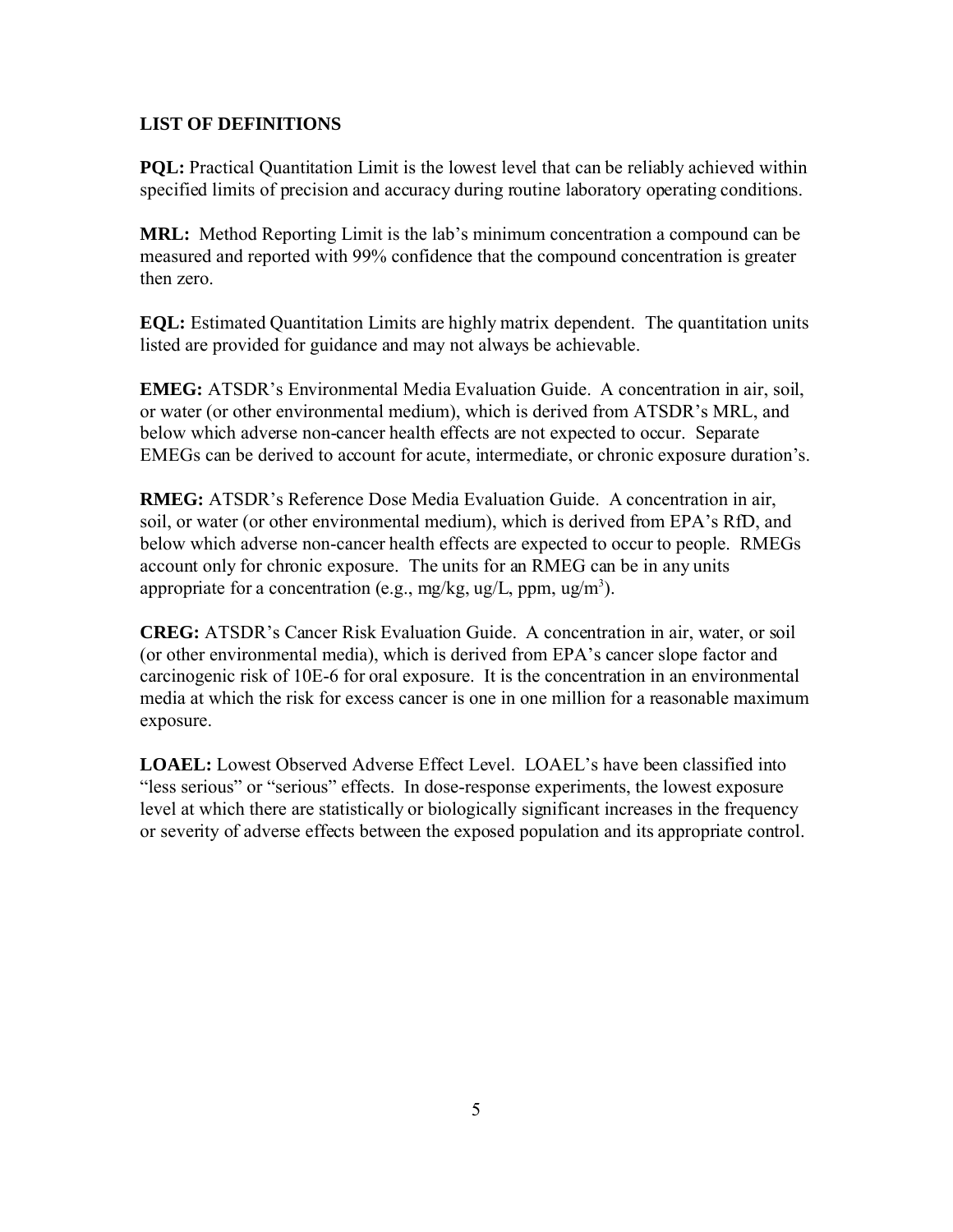#### **STATEMENT OF PURPOSE**

Upon request of the Southwest Washington Health District (SWWHD), the Washington Department of Health (DOH) agreed to perform an exposure investigation to determine whether private drinking water wells, residential soils and industrial soils have been contaminated by operations at Walnut Grove Industrial Park*.* The purpose of this investigation is to better evaluate whether exposure to contaminants in soil and drinking water is occurring. This investigation does not evaluate the occurrence of adverse health effects but provides data with which to better predict the likelihood of any such effects.

#### **BACKGROUND AND HISTORY**

In 1968, Grimm Enterprises purchased the property that is now Walnut Grove Industrial Park. The property was previously used as a brick foundry. The park is located at 6123 NE 63rd Street, northeast of the city of Vancouver, in a mixed, semi-rural to suburban setting and covers approximately 20 acres. Much of the area is paved with several warehouse buildings on site occupied by various companies performing industrial operations such as metal fabrication and concrete cutting.

As many as nine tenants currently lease space from Grimm Enterprises at this facility. A short description of some tenants is included in Appendix B. A wetland marsh is located approximately 300 feet south of the nearest park facility and is primarily surrounded by residential homes. Several floor drains run from the industrial park to the marsh via two storm drainage pipes. The storm drainage pipes are broken part way between the park complex and the marsh, an area which has been contaminated with heavy metals and kerosene. Sanitary discharges from the facility are presently made to a municipal sewer.

The site area slopes to the southwest about three (3) percent. Soil permeability is considered "medium" (loam), and vertical depth to ground water is 125 feet with a southwest flow.<sup>1</sup> The distance from the area of contamination (broken storm drainage pipes) to the marsh is approximately 50 feet, the nearest residence is approximately 500 feet, and the nearest private drinking water well is approximately 1,100 feet to the south/southeast. No ground water monitoring data was available for the industrial park or nearby residences previous to this investigation. The facilities at the industrial park obtain water from City of Vancouver municipal supply.

From 1973 to 1980, Borden Chemical Ink Division, a tenant of Grimm Enterprises, occupied one of the warehouses and allegedly disposed of up to 55 gallons of solvents per week into an on-site septic drain field. Under the federal Superfund program, the Environmental Protection Agency (EPA) performed a site assessment of the former Borden Chemical site on September 25, 1987. EPA recommended no further action under Superfund, and deferred the site to state authority for further consideration.<sup>2</sup>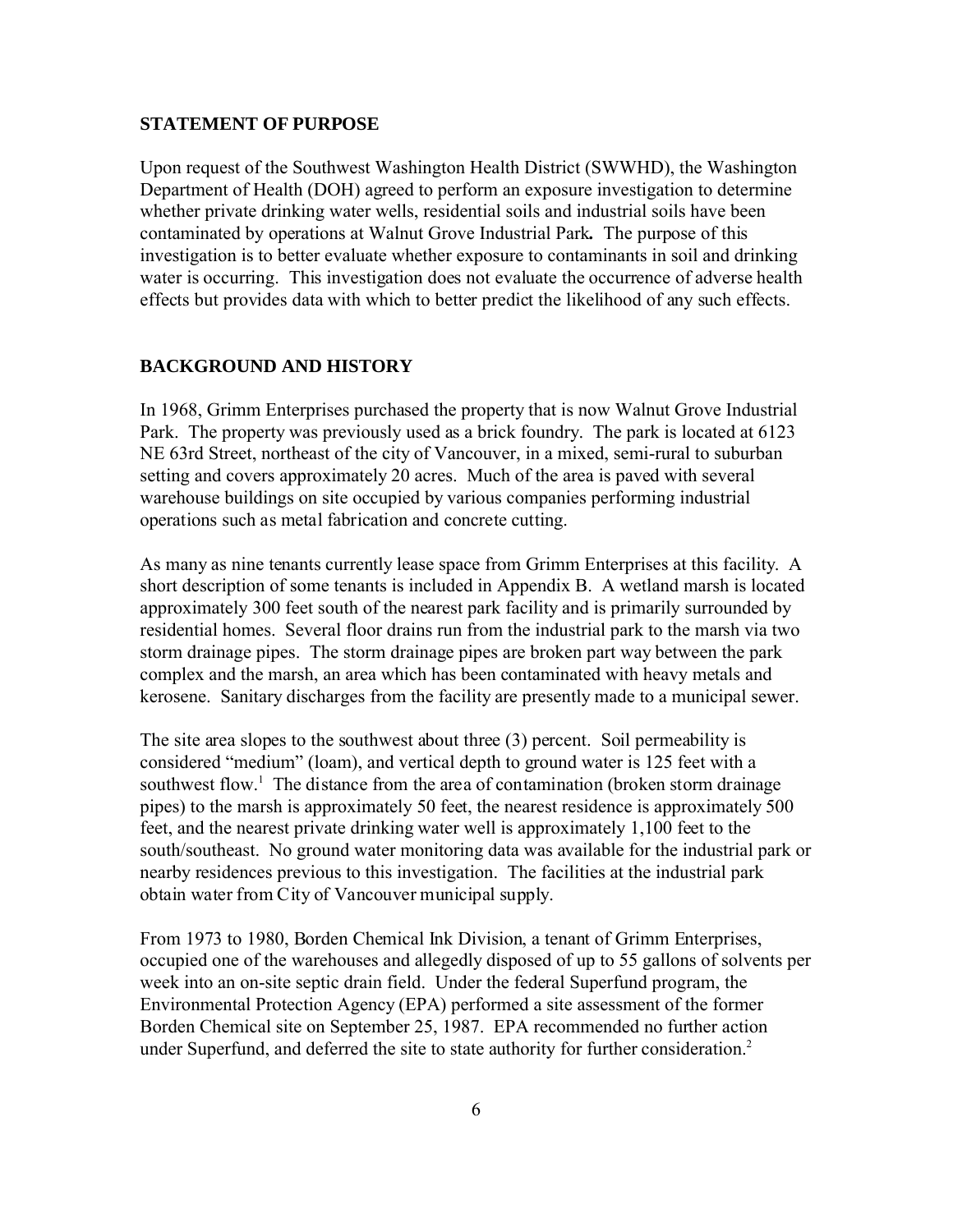On September 25, 1987, the EPA, through it's contractor, Ecology and Environment (E&E), completed an inspection of the previous site of Borden Chemical. The purpose of the inspection was to determine whether hazardous substances were disposed at the site and to identify and evaluate any potential environmental or public health hazards. EPA suspected each of the following to have been discharged or buried on site: Up to 55 gallons of spent solvent per week, and 400 gallons of sludge per year which may have contained caustic wastes, heavy metals (including lead), bases, chlorinated solvents, acidextractable organics, and PCBs. Since other pollution sources in the warehouse complex may have existed, EPA recommended further investigations include the entire Grimm complex as one site. EPA also concluded that since the area of the septic drain field must have been located in fairly permeable soils, the small quantities of waste were most likely dispersed. Therefore, EPA recommended no further action under Superfund and deferred the site to state authority for further consideration.<sup>2</sup>

In 1994, SWWHD responded to a complaint of sewage being discharged from a 6-8 inch storm drainage pipe into the wetlands behind the industrial park. Soil samples taken from broken segments of the storm drainage pipes showed contamination of metals, organic solvents, TPH-diesel, and TPH-oil.<sup>3</sup> SWWHD performed a site hazardous assessment in July 1995 to address a complaint of sewage discharge from two broken storm drainage pipes to a nearby marsh. The pipes were observed discharging liquid to the ground near a marsh adjacent to the industrial park. Soil/sediment test results from the east broken pipe indicated 10 ppm of cadmium, 29,000 ppm of TPH-oil, and 13,000 ppm TPH-diesel. Liquid test results from the east broken pipe indicated 18,000 ppb of TPH-oil, and 51,000 ppb of kerosene. The site was ranked by the Washington Ranking Method, by SWWHD, as a "1", which on a scale of 1-5 is of the most concern. A more detailed discussion of this report can be located in the December 1994 SHA.<sup>4</sup>

In January 1997, at the request of SWWHD, DOH agreed to conduct an exposure investigation and sample private drinking water wells, back yard surface soil and soil beneath the broken storm drainage pipes located at the industrial park. A public meeting was held on February 5, 1997, by the Clark County Hazardous Waste Citizen Task Force. Speakers included Steve Matthews (DOH) along with representatives from the Southwest Washington Health District and the Washington State Department of Ecology. The site hazardous assessment completed by SWWHD and upcoming EI sampling proposal by DOH were presented. The forum was taped by CVTV local television.<sup>5</sup>

Local residents are concerned about potential exposure to toxic materials that may exist in residential soil and drinking water at levels of health concern. Some residents are concerned with their children (or grand children) frequently playing in back yards which adjoin the marsh. Families living next to the marsh include seniors who have frequent visits from their grandchildren. The grandchildren spend time in their backyards next to the marsh where samples were taken. Thus far, there are no reported health effects from residents or visitors.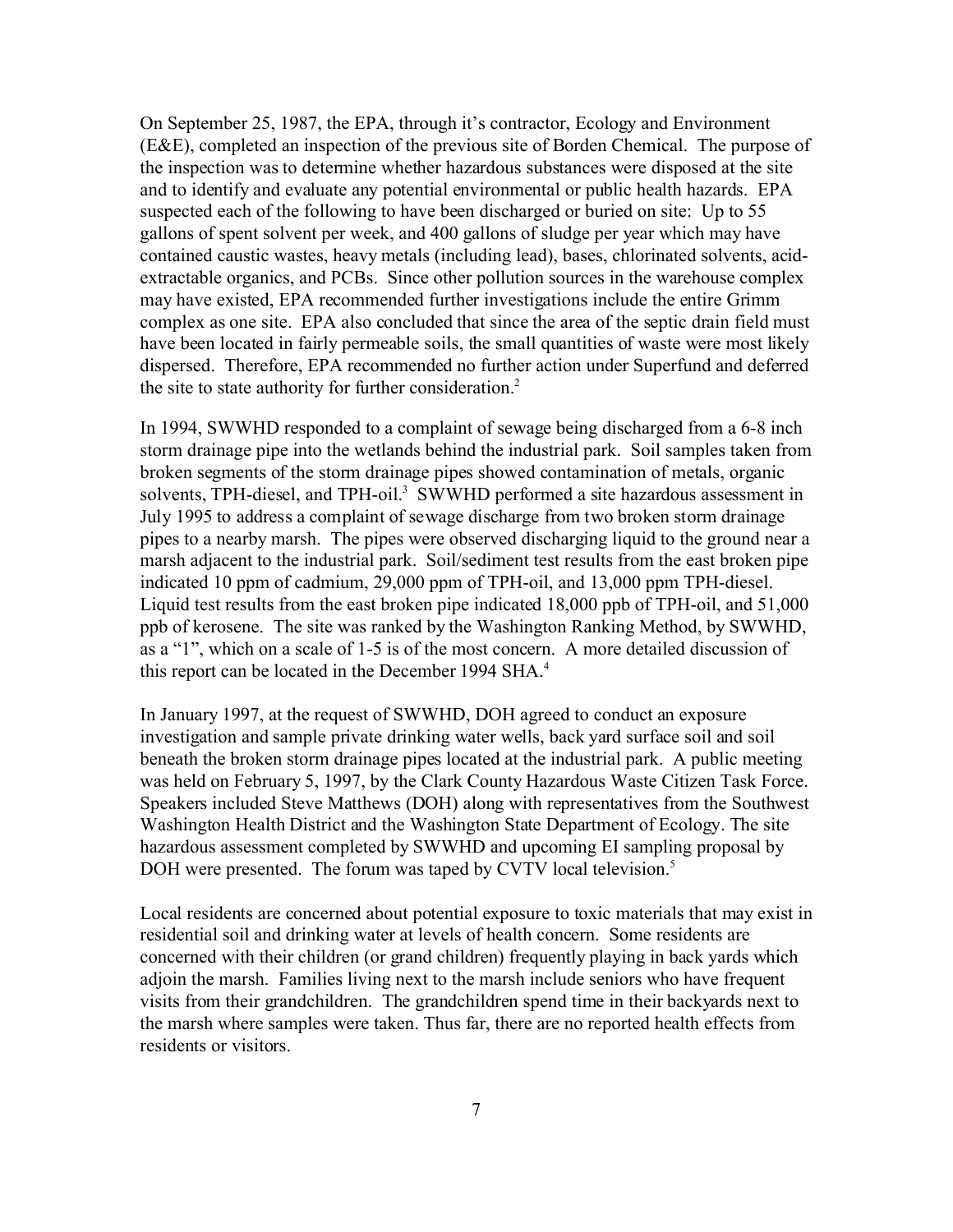#### **SITE VISIT**

A site visit to residences and the industrial site was conducted on April 23, 1997, to collect surface yard soil and drinking water samples. A representative of the Division of Drinking Water and Steve Matthews of the Office of Toxic Substances performed the sampling. A total of three (in duplicate) residential soil samples, and two (in duplicate) industrial soil samples were collected. In addition, five off-site private drinking water wells, and one off-site private irrigation well were sampled. Soil and drinking water samples were collected in accordance with the protocols and procedures outlined in the Sampling Plan.<sup>6</sup> During the site visit, the weather was rainy and sunny. Most of the resident's yards were covered by grass, however, the lower yard samples were collected just below the yard line in the marsh itself (the marsh was dry at those locations).

Soil samples collected from the industrial area were at the location of the broken storm drainage pipes, the same areas as previously taken by SWWHD in 1994. The entire area was covered with heavy foliage. There was a trickle of liquid running out of the east broken pipe and a noxious odor. The west broken pipe was dry with no odor.

## **SAMPLING LOCATION/METHODOLOGY**

The selection of private drinking water wells was based on their proximity to the source of contamination (the broken storm drainage pipes). Samples were collected from both up and down gradient locations. Soil sampling in the residential areas were selected based on their proximity to the marsh and where children are most likely to play. Soil sampling in the industrial area was selected in the areas which SWWHD had previously determined to be contaminated.

All soil samples were discrete (single location) and taken from surface down to three inches. Soil and water samples were analyzed by Edge Analytical Inc., Burlington, WA.

### **RESULTS**

Residential soil was sampled for heavy metals, while industrial soil was sampled for heavy metals, HCID (hydrocarbon ID), and PCBs. Residential ground water was sampled for SOCs, VOCs, IOCs, and HCID. Results of this sampling are given in Appendix C.

Contaminants detected above health comparison values are discussed below. If a contaminant was found in more than one soil station or well, the highest result is listed. Health comparison values are developed by ATSDR to evaluate potential health hazards. Contaminants detected at levels below health comparison values are not considered to be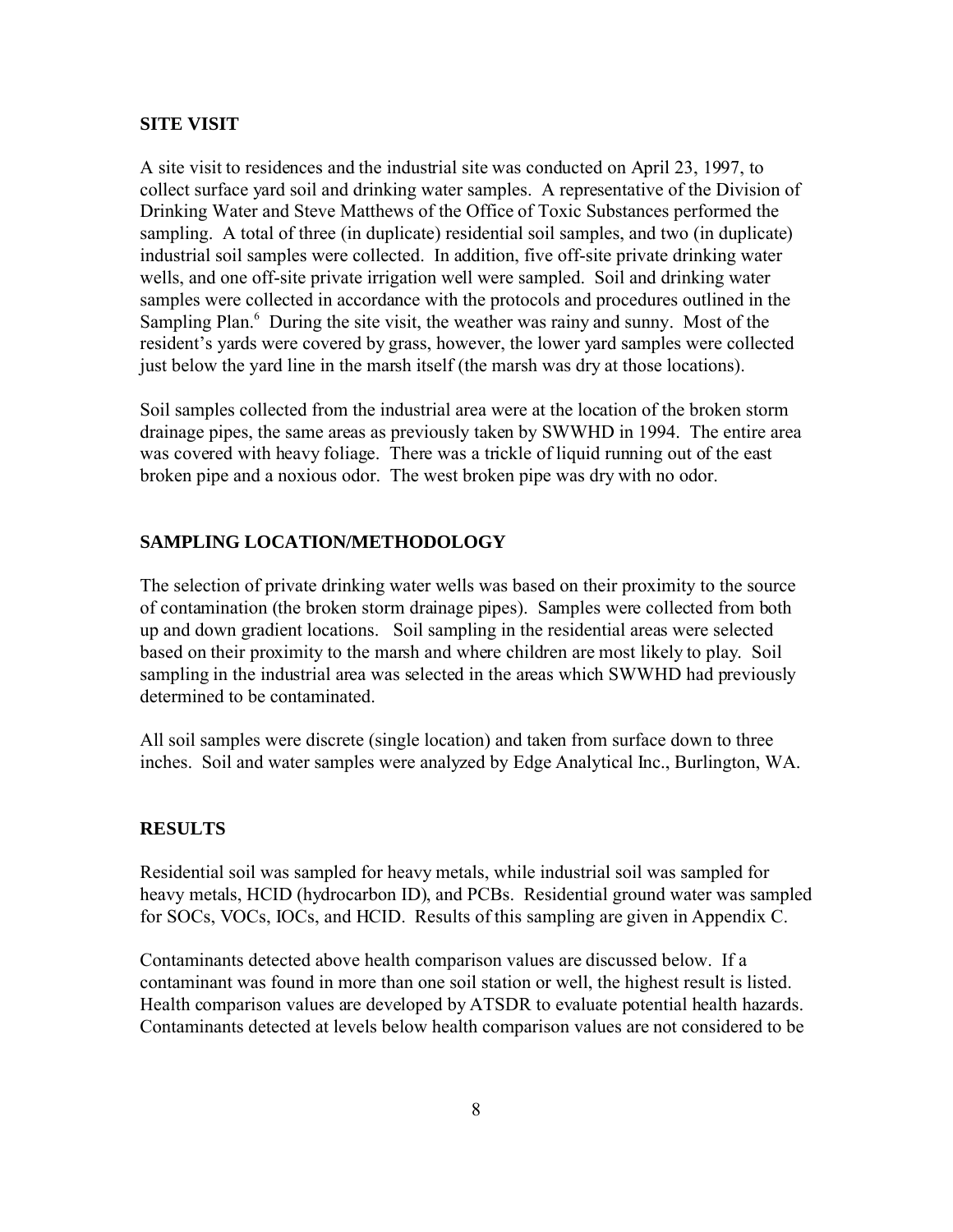a health hazard. Contaminants exceeding their respective health comparison value are not necessarily a health concern, but require further evaluation.

## Drinking and Irrigation Water

A total of five private off-site drinking water wells were sampled along with one private irrigation well. Of all the contaminants detected only arsenic was detected at a level above its health comparison value. The maximum level of arsenic found in drinking water was 1.0 part per billion (ppb) which exceeds the Cancer Risk Evaluation Guideline (CREG) of 0.02 ppb. Arsenic in drinking water is evaluated below.

#### Residential Yard and Industrial Soil

Several metals were detected in the three residential and two industrial soil samples taken during the exposure investigation. Arsenic was the only metal detected above its comparison value. The maximum level of arsenic detected in residential soil (2.3 ppm) and industrial soil (5.8 ppm) both exceed the CREG for arsenic in soil of 0.5 ppm. The public health implications of arsenic in soil is discussed below.

There is currently no health comparison value for lead in soil. The maximum level of lead found in residential and industrial soil was 32.8 and 1, 050 ppm, respectively. Lead in soil is discussed below.

There is currently no health comparison value for heavy hydrocarbons in soil. The maximum level of heavy hydrocarbons found in residential and industrial soil was 6,570 ppm. The public health implications of heavy hydrocarbons in soil is discussed below.

## **DISCUSSION AND INTERPRETATION**

This section discusses the contaminants that exceeded health comparison values. ATSDR health comparison values should not be used as a predictor of adverse health effects but indicate a need for further evaluation.

## Arsenic in Drinking Water

*Exposure to the maximum concentration of arsenic detected in residential drinking water wells (1 ppb) is not expected to result in any adverse health effects.* The estimated dose associated with this level of arsenic is at least 5 times below ATSDR's Minimal Risk Level (MRL). MRLs are doses below which non-cancer adverse health effects are not anticipated.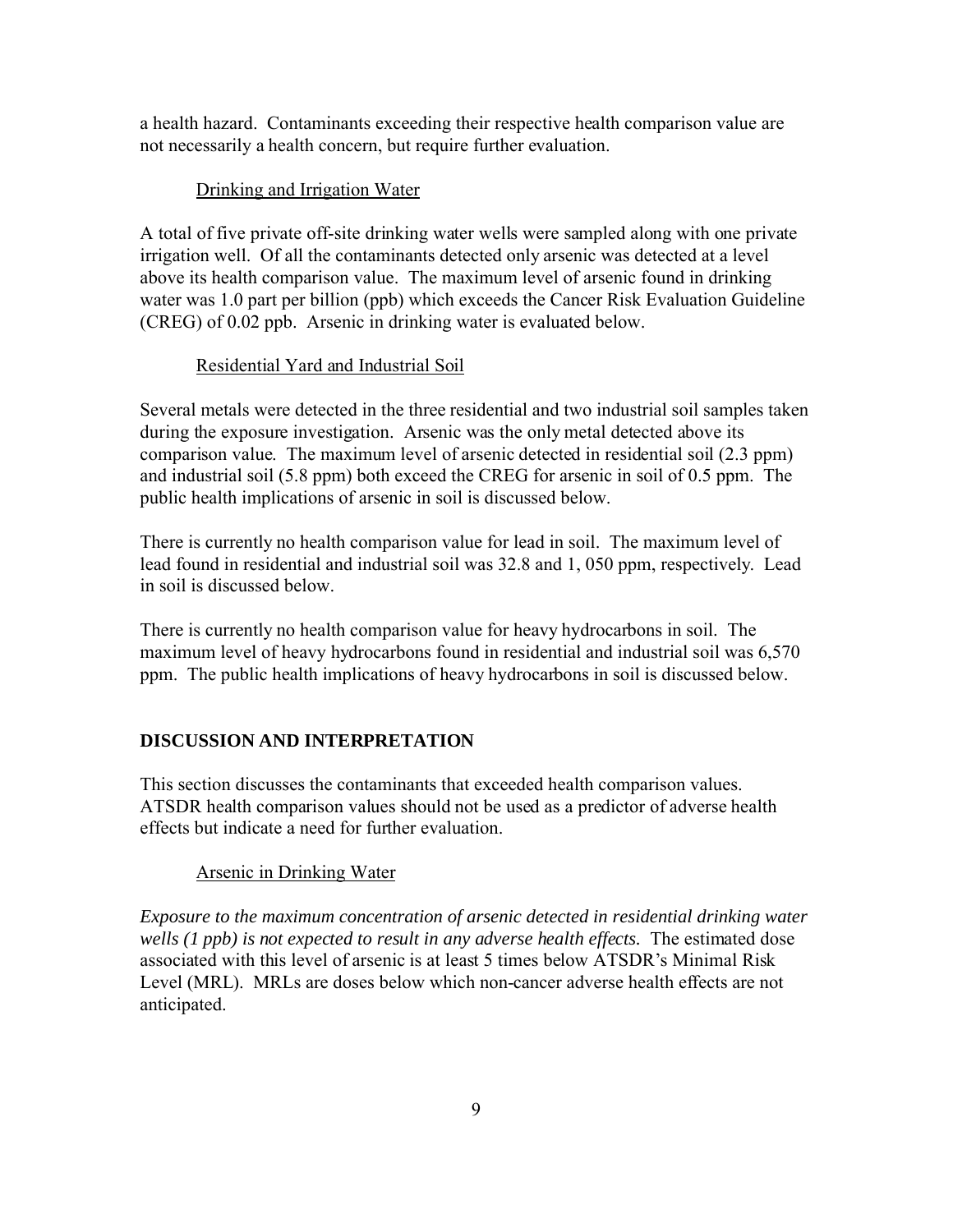The cancer risk associated with a long term exposure (30 years) to this level of arsenic in drinking water is considered to be insignificant. Although arsenic is classified by EPA as a Group A human carcinogen, the estimated dose associated with this level of arsenic comprises only a small percentage of the total arsenic ingested in the average diet. The source of this very low level of arsenic in drinking water is not known but may well come from naturally occurring sources in the soil.

The current regulatory standard for arsenic in drinking water (also know as the Maximum Contaminant Level or MCL) is 50 ppb. Drinking water that exceeds this standard may be of concern, because health effects have been observed in some people who drank water for many years containing between 50 and 200 ppb arsenic. Some evidence in laboratory animals suggests that small amounts of arsenic in the normal diet (10-50 ppb) may be beneficial to health. However, no cases of arsenic deficiency in humans have ever been reported.<sup>7</sup>

#### Arsenic in Soil

The highest concentration of arsenic detected in residential yard soil was 2.3 ppm while a maximum of 5.8 ppm arsenic was found in industrial soil near the broken east drainage pipe. These amounts are consistent with background levels of arsenic in Clark County soils.<sup>8</sup>*No adverse health effects are anticipated to result from exposure to this level of arsenic in soil.* The estimated dose for a young child frequently exposed via ingestion of and dermal contact with maximum levels of arsenic in residential or industrial soil is not expected to exceed the MRL.

As noted above, arsenic is classified as a Group A human carcinogen by EPA. The cancer risk associated with the maximum level of arsenic in soil is estimated to be insignificant since the levels are similar to what would naturally be found in area soils. Cancer risk is, therefore, not expected to be above what might occur from uncontaminated soils. The dose from soil is also considered to be a small percentage of what is consumed from dietary sources. It is important to note that although an estimate of cancer can be made for *any* level of arsenic in soil or drinking water, the only evidence of cancer in humans resulting from arsenic exposure has been at much higher levels.

There is the potential for some residents to be exposed to arsenic in both drinking water and soil. The combined exposure at the maximum levels of arsenic detected in soil and drinking water is not expected to be of health concern.

#### Lead in Soil

The highest concentration of lead in industrial soil was 1,050 mg/kg and the highest concentration in residential yards was 32.8 mg/kg. Levels of lead in resident yard soil are not likely to present a hazard for young children at levels found; however, levels found at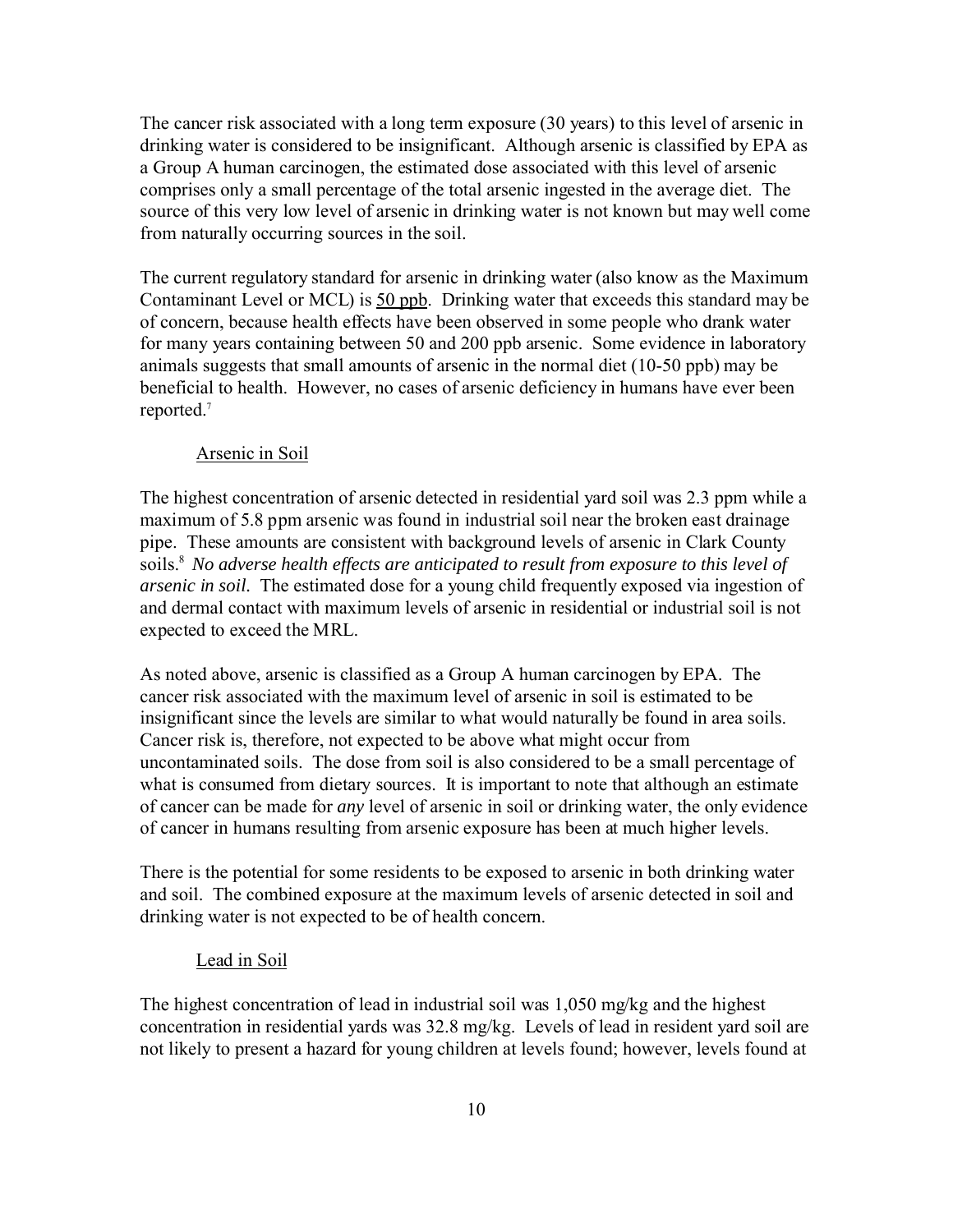the industrial side of the marsh could present a hazard for young children. *If children played frequently near the broken, east storm drainage pipe of the Walnut Grove Industrial Park, their blood lead level could approach a level of concern.* ATSDR considers a blood lead level of 10 micrograms/deciliter or greater as an indication of excessive lead exposure.<sup>9</sup>

EPA's Integrated Exposure Uptake Biokinetic Model (IEUBK - Version 0.99D) indicates that blood lead levels in children between 1 and 6 years of age could approach EPA's action level if children played frequently near the broken east drainage pipe.<sup>10</sup> Children between 1 and 2 years of age are the most susceptible to increased blood lead levels resulting from exposure to lead in soil. Evidence exists to indicate that health effects in young children may occur at blood lead levels as low as 6 ug/dl. The most sensitive toxic effect from lead exposure in children involves behavioral changes resulting from nervous system toxicity. Many of these behavioral changes involve impaired learning ability including decreased performance on IO tests.<sup>9</sup>

#### Heavy Hydrocarbons in Industrial Soil

A maximum of 6,570 ppm heavy hydrocarbons was detected near the broken east drainage pipe located between the industrial park and the marsh. There is no MRL or RfD for the group of petroleum related compounds reported as heavy hydrocarbons. Heavy hydrocarbons are the less volatile, larger molecular component of the more commonly reported contaminant known as total petroleum hydrocarbons (TPH). The more volatile, smaller components of TPH, associated with the gasoline and diesel fuel, were not detected.

The Washington State Department of Ecology has adopted a surrogate approach for assessing the potential health effects resulting from exposure to TPH.<sup>11</sup> This means that the toxicity of a single chemical similar to those found in TPH analysis is used to evaluate the total dose of the TPH. Adapting this approach, DOH used the oral RfD for pyrene published by EPA in order to estimate the potential for non-cancer effects from exposure to heavy hydrocarbons in soil.

*No non-cancer effects are expected to result from exposure of a child to heavy hydrocarbons in soil found near the broken east drainage pipe.* It was assumed that an older child could play in the area during the summer months and be exposed by accidentally ingesting surface soil and contact of soil with skin. The estimated dose calculated from this scenario is below the oral RfD for pyrene*.*

It is possible that some contaminants knows as polycyclic aromatic hydrocarbons (PAH) could be present in the heavy hydrocarbon component of TPH. Some PAH have been classified by EPA as possible and probable human carcinogens. *The cancer risk associated with PAH in soil near the broken east drainage pipe cannot be estimated since soil samples were not analyzed for PAH.* It is likely, however, that the hydrocarbons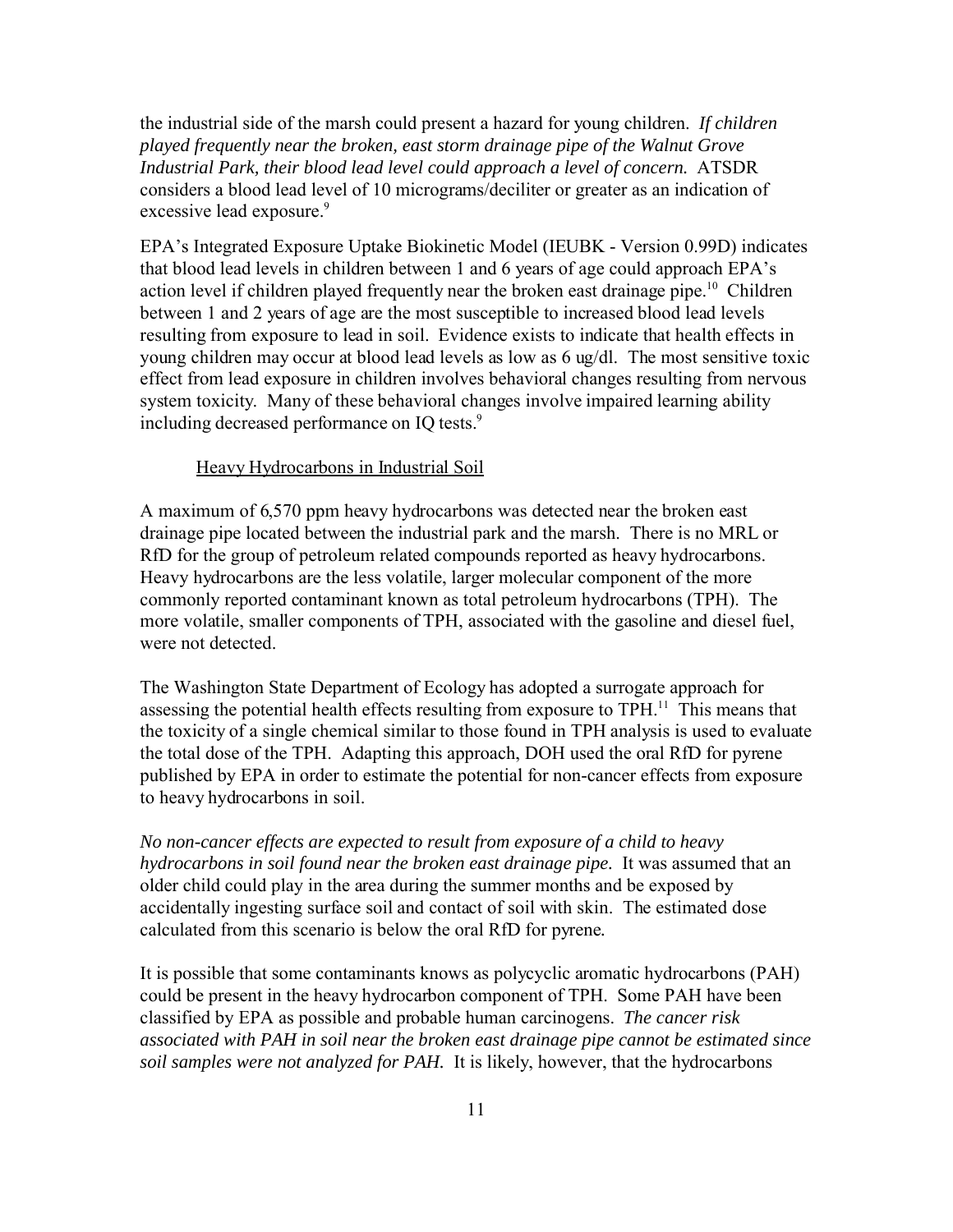identified in this soil came from motor or lube oil as noted in the laboratory report. Although motor and lube oils can contain PAH, levels are not expected to be high.

## **CONCLUSIONS**

No adverse health effects are expected to occur as a result of exposure to contaminants in residential drinking water or soil.

Levels of lead in soil near the broken east drainage pipe are high enough to be of concern if children played frequently in this area. This area is not easily accessible, however, and not expected to be frequented by area children.

Levels of petroleum hydrocarbons (heavy hydrocarbons) in soilnear the broken east drainage pipe may be of concern if cancer causing polycyclic aromatic hydrocarbons (PAH) are present in significant quantities. However, this area is not easily accessible and not expected to be frequented by area children.

## **RECOMMENDATIONS**

## Drinking Water

- The Ross well should be resampled to confirm the presence of 1,1,1-trichloroethane. The source of the the 1,1,1-trichlorethane is not clear but may be related to the materials used in the well casing. There are no identified sources of 1,1,1 trichloroethane contamination in the area.
- Due to slight pesticide contamination, the Pierce well should be retested for pesticides to confirm the previous detection.
- Results of future sampling of residential wells should be provided to DOH for evaluation of potential health impacts.

## Residential Yard Soil

No recommendations are necessary with respect to contaminants in residential yard soil.

#### Industrial Soil

- Access to the broken east drainage pipe area north of the marsh should be restricted.
- The areas around the broken storm drainage pipes should be included in future site remediation.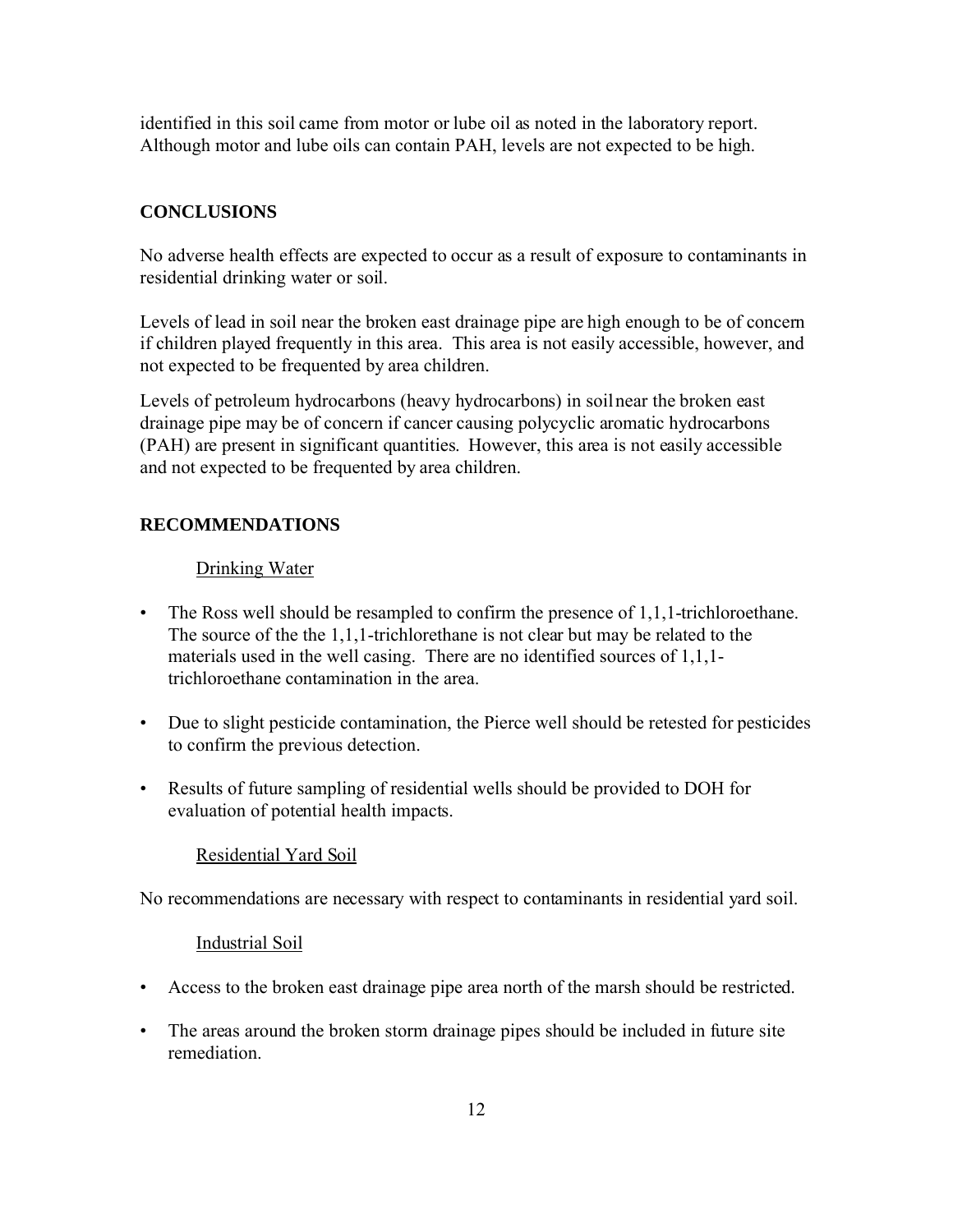• Lead concentrations in industrial soil exceed levels of health concern, therefore, children should be discouraged from playing near the north side of the marsh or the Grimm Industrial area.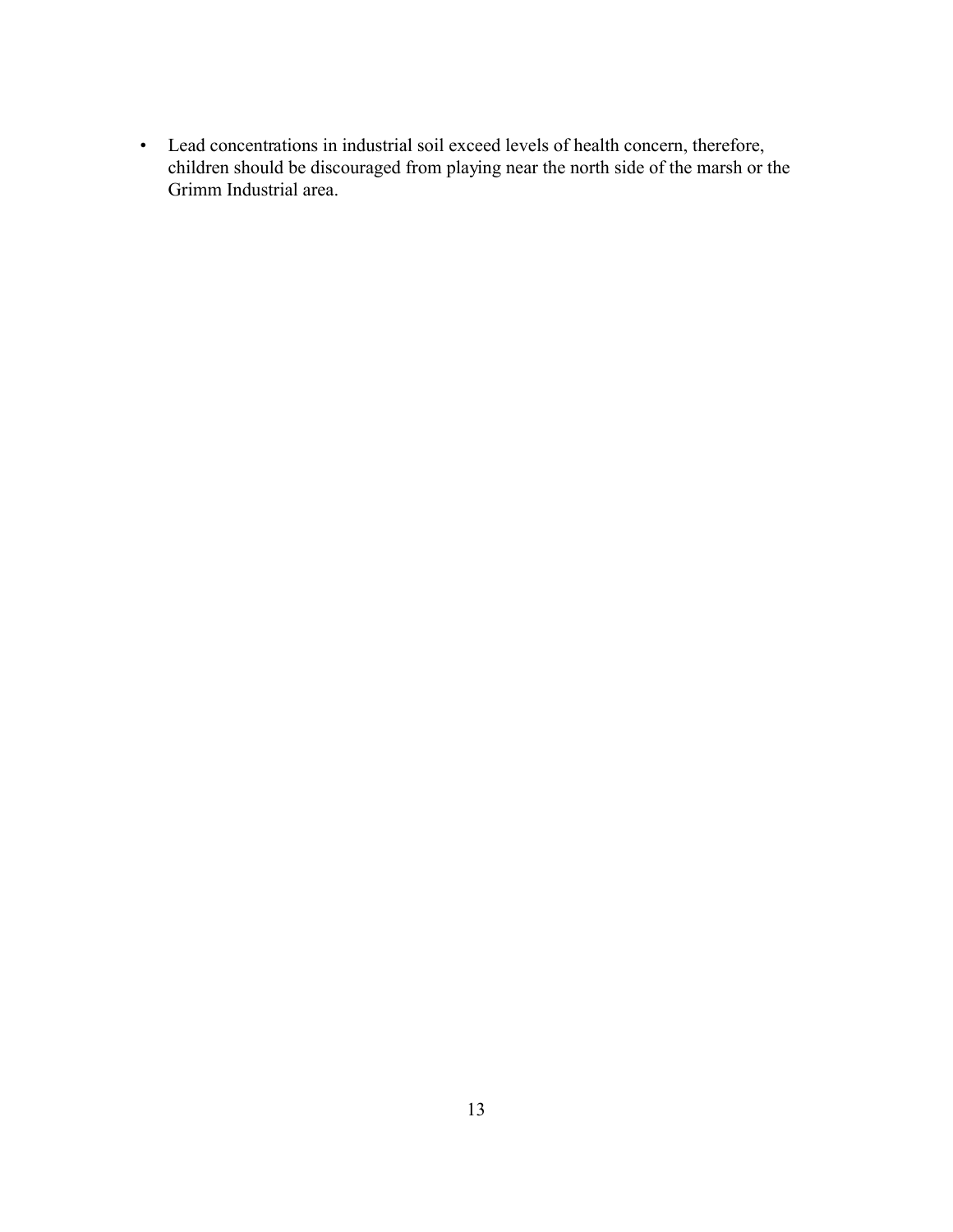## **REFERENCES**

1. Clark County Hazardous Waste Citizen Task Force, minutes, C. Kraten, February 5, 1997.

2. Letter to J. Osborn, EPA from L. Guilford, E&E, Trip Report Borden Chemical, Ink Division, (December 1, 1997).

3. Clark County Hazardous Waste, Citizen Task Force, Winter 1997, vol. 1.

4. Southwest Washington Health District, Site Hazardous Assessment, T. White, December 19, 1994.

5. Clark County Hazardous Waste Citizen Task Force, minutes, C. Kraten, February 5, 1997.

6. Memo to V. Skeers from S. Matthews, Walnut Grove Sampling Plan, April 14, 1997.

7. Toxicological Profile for Arsenic, US Public Health Service, ATSDR, April 1993

8. National Background Soil Metals Concentrations in Washington State, Toxics Cleanup Program, Department of Ecology, October 1994.

9. Toxicological Profile for Lead, US Public Health Service, ATSDR, April 1993.

10. Environmental Protection Agency. March 8, 1994. Uptake Biokinetic Model for Lead. Version 0.99D

11. Interim Interpretive and Policy Statement Cleanup of Total Petroleum Hydrocarbons (TPH). Toxics Cleanup Program. Washington State Department of Ecology. January 1997.

12. Drinking Water and Health. National Research Council, Washington DC, 1986.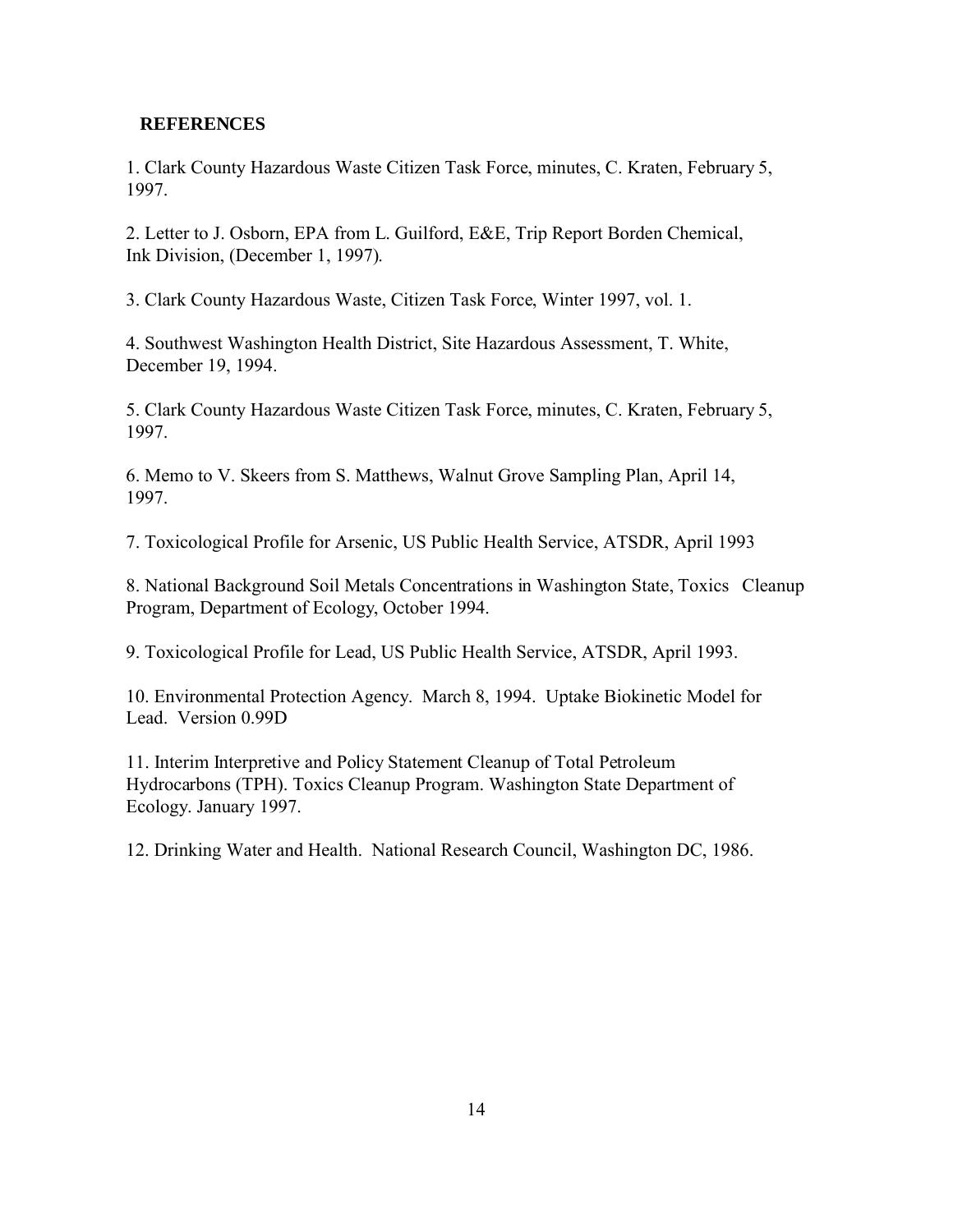## **APPENDIX A:** Tenants of Walnut Grove Industrial Park

Borden Chemical Ink Mixing Plant was located on-site from 1973 to 1980. Borden primarily blended ink for use on milk cartons. The ink was a nitro-cellulose based film with a shellac resin and methyl alcohol. Waste solvents generated from cleaning rollers were used to homogenize and remove air from inks. During this period as much as 55 gallons of solvent per week was generated from wastewater and cooling water (much of it for cleaning printing rollers) and was allegedly disposed of in an on-site septic drain field. The location of the drain field is unknown. Also during this period, sludge material consisting of heavy metals, chlorinated solvents, caustic materials, acid-extractable organics, and PCBs, may have been disposed of on site.

Fabrication Products, Inc. is a metal fabricator which has currently operated at this location since 1987. Operations include welding, sand blasting, (and sand blasting including painted metal). Piles of sand blast grit were present behind their facility. Hazardous materials used at this facility include arsenic, barium, chromium, lead, cadmium, mercury, selenium, nickel, and silver.

Concrete Coring Company is a concrete cutting company that has been operating since 1972. Hazardous materials used at this facility include solvents, rust buster, carb choke cleaner, Zep PLS, and battery acid. The industrial sink at this location was reported to have contributed to a release of coliform bacteria through the storm drainage pipe in 1994.

Attbar Plastics were tenants from 1972 to 1995. Attbar manufactured fiberglass air deflectors for semi tractor/trailers. Hazardous materials used at this facility include styrene, acetone, MIK (methyl isobutyl ketone), gasoline, and thinner.

Other tenants include Jet Pace Skies and Toboggans, MC Tool and Supply, GO Steel, Richard Family Construction, Paragram Players, Doctors of Medicine, and Jazzersize.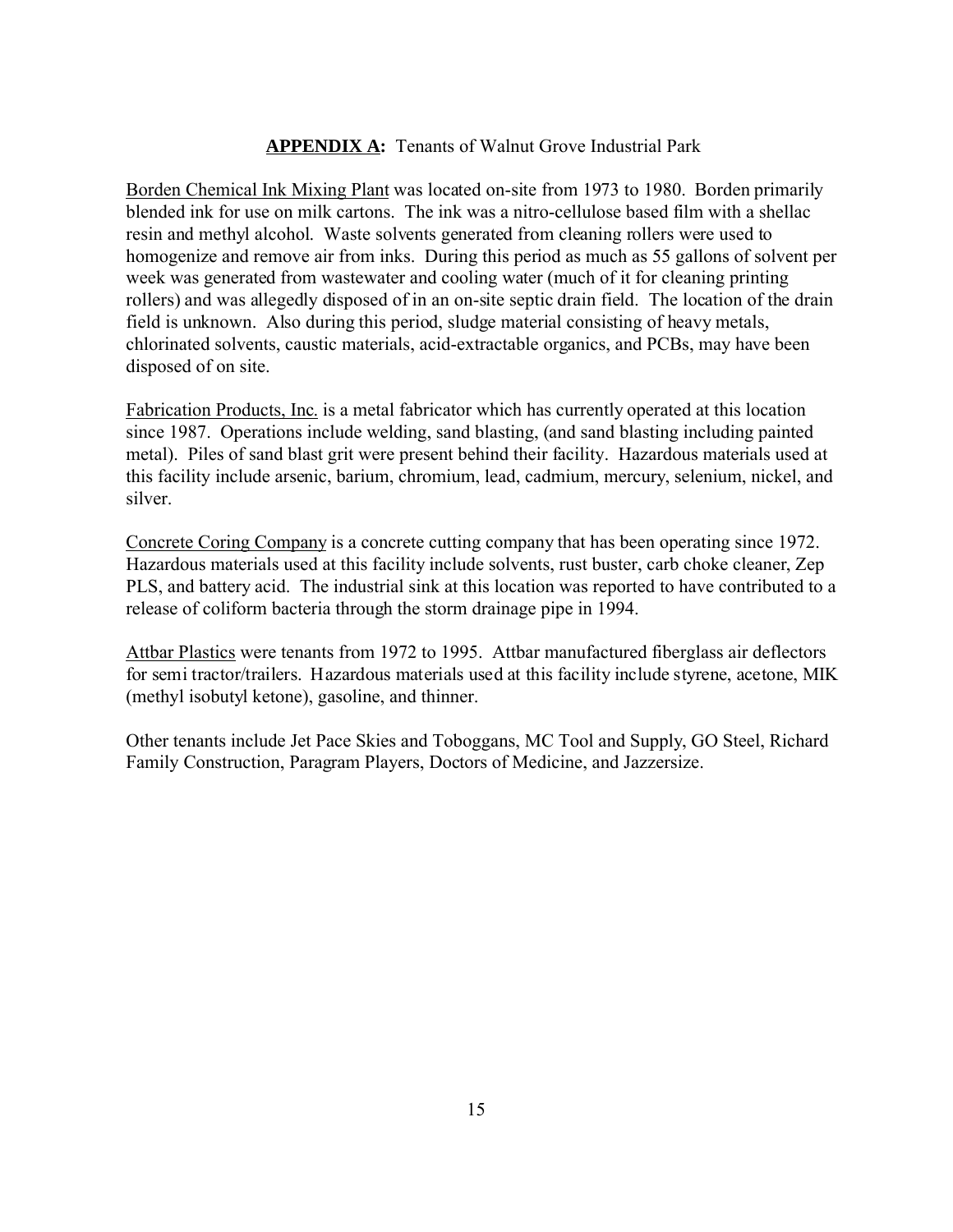| Contaminant                 | Drinking<br>Water<br>Well | Irrigation<br>Water<br>Well | Comparis<br>on Value | Comparis<br>on Value<br>Reference | Laboratory<br>PQL |
|-----------------------------|---------------------------|-----------------------------|----------------------|-----------------------------------|-------------------|
| *Arsenic                    | 1.0                       | NA                          | 0.02                 | <b>CREG</b>                       | 1.0               |
| <b>Barium</b>               | 25                        | 32                          | 700                  | <b>RMEG</b><br>child              | 1.0               |
| Sodium                      | 8,600                     | 6,200                       | 100,000              | **                                | 1,000             |
| Fluoride                    | 240                       | <b>NA</b>                   | 4,000                | <b>MCL</b>                        | 500               |
| Nitrate - n                 | 6,800                     | 2,300                       | 10,000               | <b>MCL</b>                        | 500               |
| Copper                      | 9                         | $\overline{3}$              | 1,300                | <b>MCLG</b>                       | 5                 |
| $1,1,1-$<br>trichloroethane | 0.2                       | <b>ND</b>                   | 200                  | <b>LTHA</b>                       | 0.12              |
| Chromium<br>(assume Cr-VI)  | 1.0                       | <b>ND</b>                   | 50                   | <b>RMEG</b><br>child              | 1.0               |
| Tetrachloro-<br>ethylene    | 0.2                       | <b>ND</b>                   | 0.7                  | <b>CREG</b>                       | 0.08              |
| Methyl Tert-<br>butyl Ether | 7.1                       | <b>ND</b>                   | 20                   | <b>LTHA</b>                       | 1.0               |
| Nitrite - n                 | 220                       | <b>ND</b>                   | 1,000                | <b>RMEG</b><br>child              | 500               |
| Chloroform                  | <b>ND</b>                 | 0.3                         | 100                  | <b>EMEG</b><br>child              | 0.12              |
| Total<br>Trihalomethan<br>e | <b>ND</b>                 | 0.3                         | 100                  | <b>MCL</b>                        | <b>NA</b>         |
| Prometon                    | <b>ND</b>                 | 0.26                        | 100                  | <b>LTHA</b>                       | 0.1               |
| Atrazine                    | ND                        | 0.12                        | 3                    | <b>LTHA</b>                       | 0.02              |

**TABLE 1** RESIDENTIAL DRINKING AND IRRIGATION WATER CONCENTRATIONS (ppb) (See list of definitions at the beginning of this report)

The concentration of this element exceeded comparison values, hence, will be discussed in the "Discussion and Interpretation" section.

\*\* The comparison value reference was derived from the recommended limitation intake of sodium with adults on sodium-restricted diets in the United States. Adults consume an average of 2 liters/day of drinking water, and drinking water generally represents less than 10% of the habitual total intake of 3,500 mg of sodium as long as the sodium content of the water does not exceed 200 mg/l (or 200,000 ppb). However, approximately 3% if the population is on sodium-restricted diets calling for sodium intake of less than 2,000 mg/day. The proportion of this that can be allocated to water varies, depending on medical judgment for individual instances. Knowledge of the sodium-ion content of the water supply and maintenance of it at the lowest practicable concentration is clearly helpful in arranging diets with suitable sodium intake. In many diets, allowance is made for water to contain 100 mg/l (or  $100,000$  ppb) of sodium.<sup>12</sup>